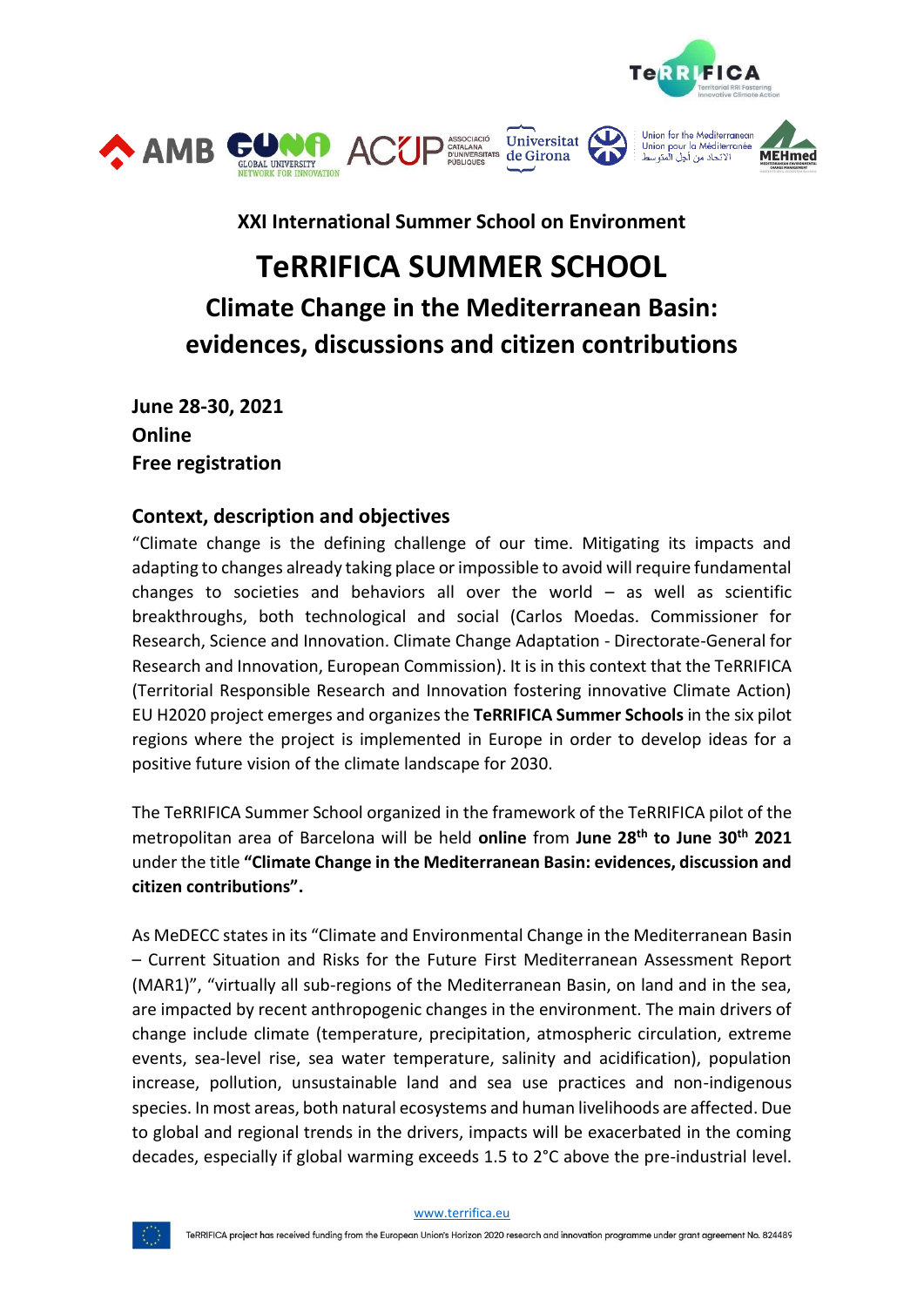

Significantly enhanced efforts are needed in order to adapt to inevitable changes, mitigate change drivers and increase resilience".

This Summer School aims to develop ideas for a **positive future vision of the climate landscape in the Mediterranean basin for 2030.** Some of the sessions will put the focus on the metropolitan area of Barcelona, one of the six European pilot regions that are part of the TeRRIFICA project.

# **Organizers**

This Summer School is organized by the Catalan Association of Public Universities (ACUP)/Global University Network for Innovation (GUNi), Universitat de Girona (UdG), Metropolitan Area of Barcelona (AMB), Union for the Mediterranean (UfM), and the Mediterranean Environmental Change Management Master Study and Ecosystems (MEHmed) within the framework of the TeRRIFICA project.

The TeRRIFICA Summer School "Climate Change in the Mediterranean Basin: evidences, discussions and citizen contributions" is part of the training programme provided by the International Summer School on Environment (ISSE) of the Institute of the Environment at Universitat de Girona (IMA-UdG).

The Institute of the Environment at Universitat de Girona (IMA-UdG) is a university research institute created in 1997 consisting of 60 members dedicated to the study, management and improvement of the environment based on analysis, territorial, environmental and landscape management and planning, and the design of ecoinnovative solutions in the field of the environment. The training and outreach work are part of the essence of the Institute of the Environment (IMA-UdG). The Institute of the Environment is committed at disseminating its research by transferring knowledge between specialized professionals and the public, and over the course of nineteen years it has been developing the International Summer School on the Environment (ISSE) dealing with different topics related to the environment, later publishing the contributions of the experts in each subject, which allows to obtain a good perspective of the environmental problematic of our territory. The spirit of the International Summer School on the Environment of the Institute of the Environment has always been to address environmental issues, sharing knowledge, experiences and good practices with a view to sensitizing, raising awareness, training and involving both affected actors, academics and professionals, as in society at large.

# **Participants**

Around 30 participants are expected to attend the Summer School. We welcome mainly young researchers and climate activists but also experts, mentors and facilitators with experience on co-creation processes with young generation.

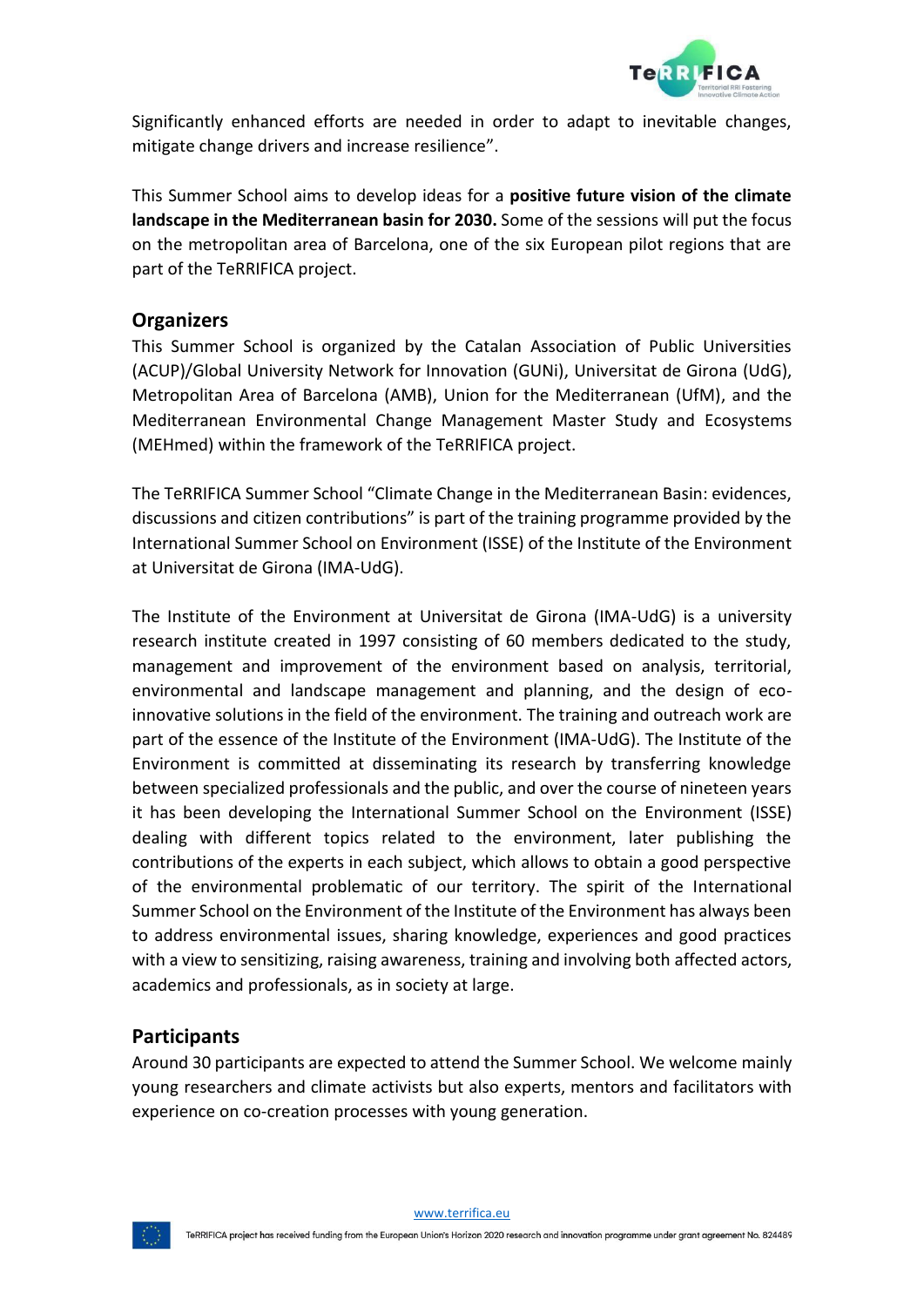

# **Registration**

Registration is now open. Applications must be submitted using this online form: https://www.udg.edu/ca/instituts/ima/seminari-isse/inscripcions. Please contact dir.ima@udg.edu or sec.ima@udg.edu for further information.

#### **Language**

In order to facilitate the participation of attendees from different areas of the Mediterranean basin, all sessions will be held in English. Other languages could be used in the break-out sessions, depending on the profile of the participants.

# **ECTS**

1 ECTS

# **Teaching Methodology**

The general approach to the Summer School design is a Co-creation design, which characterizes the participatory way of communication and collaboration between young researchers and non-researchers, on one hand; and mentors, experts and facilitators on the other hand.

# **Competencies to be acquired**

Through the participation in the Summer School and in the subsequent activities and seminars organized by the Living labs, participants will acquire the key competencies for sustainability set out in the UNESCO document "Education for Sustainable Development Goals: learning objectives" (2017):

- $\checkmark$  systemic thinking competence
- $\checkmark$  anticipatory competence
- $\checkmark$  normative competence
- $\checkmark$  strategic competence
- $\checkmark$  collaborative competence
- $\checkmark$  critical thinking competence
- $\checkmark$  self-awareness competence
- $\checkmark$  integrated problem-solving competence.

#### **Programme**

The programme of the Summer School is structured in three parts: Situation analysis awareness (Day 1), Discussions and opinion formation (Day 2) and Future orientation workshops (Day 3).

-------------------------------------------------

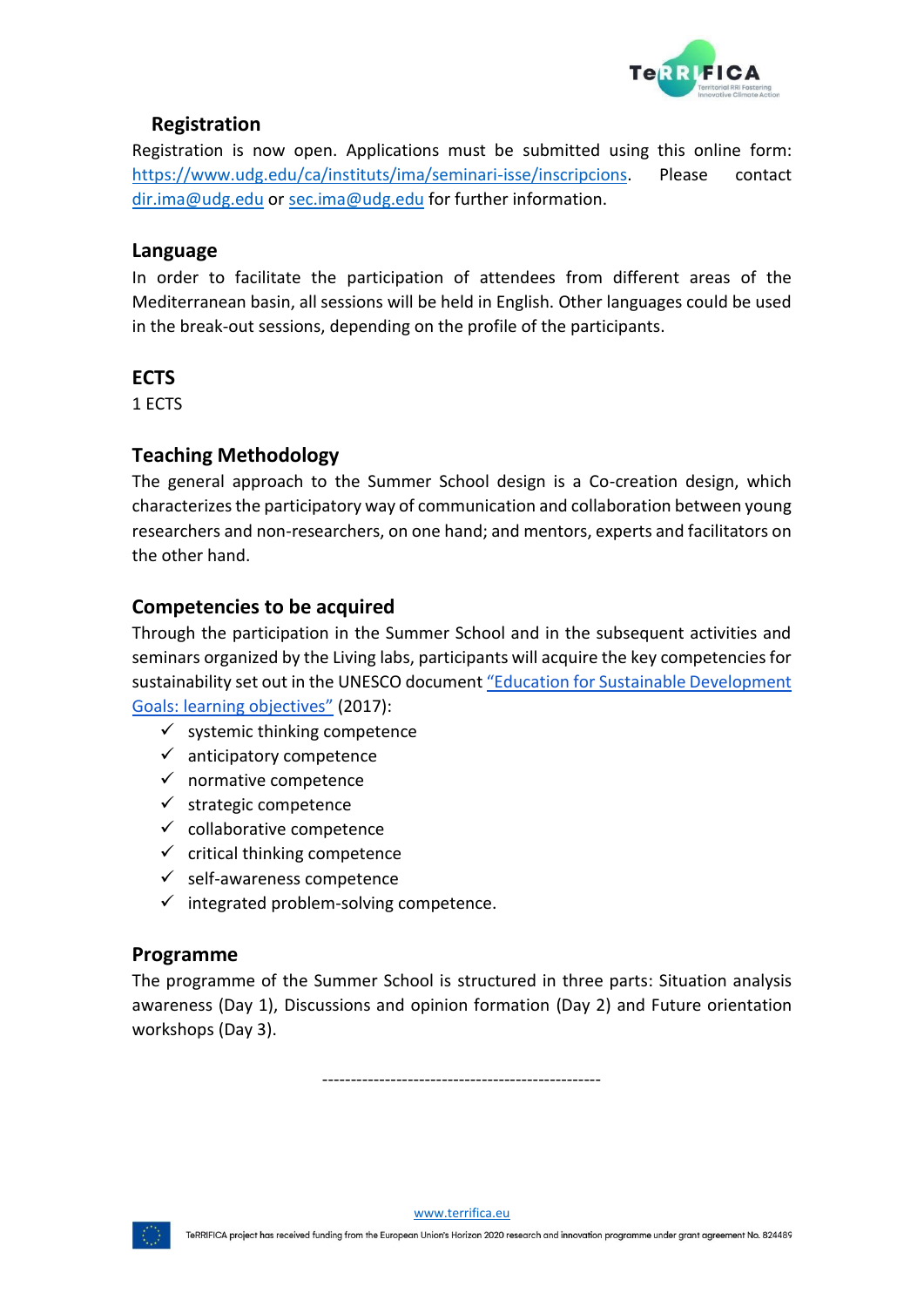

#### **Day 1 - 28th June 2021**

#### **Analysis of the current situation and risks for the future: awareness and evidence**

#### 9:15h - 9:45h **Welcome and Opening of the session:**

- Javier LAFUENTE, President of the Catalan Association of Public Universities (ACUP) and of the Global University Network for Innovation (GUNi) and Rector of the Universitat Autònoma de Barcelona (UAB)
- Quim SALVI, Rector of the Universitat de Girona (UdG)
- Fernando CABELLO, Director of Water Cycle Services of the Barcelona Metropolitan Area (AMB)
- Grammenos MASTROJENI, Deputy Secretary General for Energy and Climate Action of the Union for the Mediterranean (UfM)
- Norbert STEINHAUS, TeRRIFICA project coordinator (Science Shop Bonn)

### 9:45h - 10:45h**Presentation: Main European policies on climate change adaptation and mitigation**

• Tom DE GROEVE, Deputy Head of the Disaster Risk Management Unit at the European Commission Joint Research Centre (JRC) *TBC*

#### 10:45h - 11:45h **Coffee break + networking**

# 11:45h - 12:30h **Presentation: Report "Climate and Environmental Change in the Mediterranean Basin Current Situation and Risks for the Future"**

• Wolfgang CRAMER, Coordinator of the network of Mediterranean Experts on Climate and Environmental Change (MedECC)

# 12:30h - 13:00h **Presentation: The impact of climate change in Catalonia, a Mediterranean example**

• Carme LLASAT, Professor of Atmospheric Physics at the Universitat de Barcelona (UB)

#### 15:00h - 17:00h **Summer School team building**

This session is all about meeting and discovering the participants of the summer school. There will be ice-breakers, games and plenty of time to meet your fellow summer school participants. Facilitators:

- Alicia Betts, International Strategic Projects at Universitat de Girona (UdG)
- Marta Cayetano, Comms and Outreach at Associació Catalana d'Universitats Públiques (ACUP) and Global Univeristy Network for innovation (GUNi)

-------------------------------------------------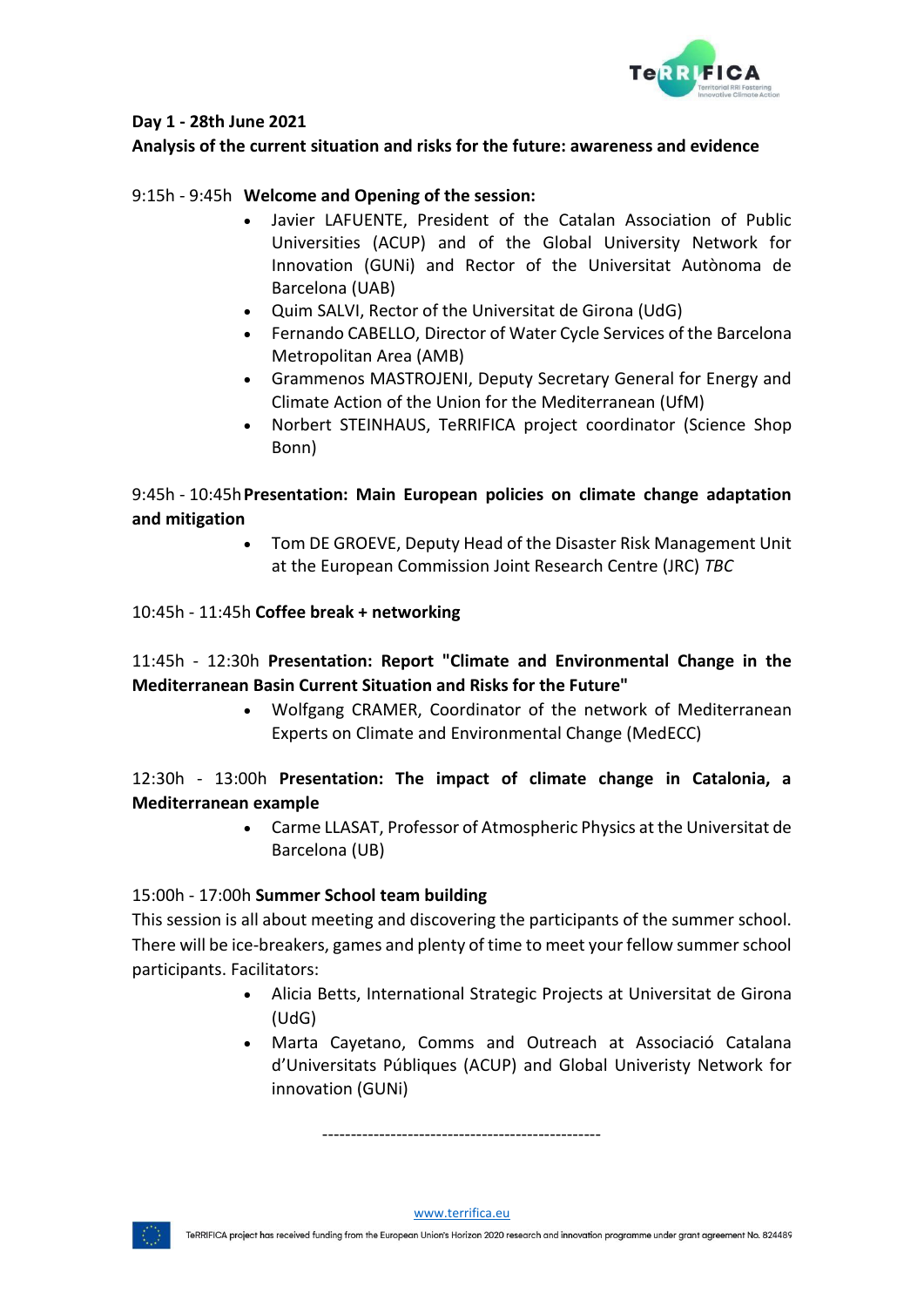

# **DAY 2 . 29th June 2021 Discussions and formation of opinion**

# 09:30h - 10:15h **Presentation: Climate change, development and migration in the Mediterranean region**

• Iván MARTÍN, Associate Researcher at GRITIM-Universitat Pompeu Fabra (UPF) & Senior Fellow at Policy Center for the New South (Morocco)

# 10:15h - 11:45h **Working table: Climate change, health and tourism in the Mediterranean region**

- Grammenos MASTROJENI, Deputy Secretary General for Energy and Climate Action of the Union for the Mediterranean (UfM)
- Ferran DABAN, Barcelona Public Health Agency (ASPB) *TBC*
- Jorge OLCINA, Professor of Regional Geographic Analysis at the Universidad de Alicante (UA)

# 11:45h - 12:00h **Coffee break**

# 12:00h - 13:30h **Role Play "Renewable energy at home"**

• Carolina MARTÍ, Director of the Environmental Institute at the Universitat de Girona (UdG)

#### **Metropolitan Workshop - Cooling Centers**

#### 15:00h - 15:30h **Climate vulnerability (the case of the AMB)**

- Ana ROMERO, Climate change and environmental awareness Head of Department at the Metropolitan Area of Barcelona (AMB)
- Quim BRUGUÉ, professor of Political Science at the Universitat de Girona (UdG)

#### 15:30h - 16:15h **Cooling Centers project: the need to enhance awareness**

• Brenda SAAVEDRA, Technician of the Climate change and environmental awareness department at the Metropolitan Area of Barcelona (AMB)

#### 16:15h - 17:00h **Work in groups to elaborate proposals**

- Ana ROMERO, Climate change and environmental awareness Head of Department at the Metropolitan Area of Barcelona (AMB)
- Brenda SAAVEDRA, Technician of the Climate change and environmental awareness department at the Metropolitan Area of Barcelona (AMB)

-------------------------------------------------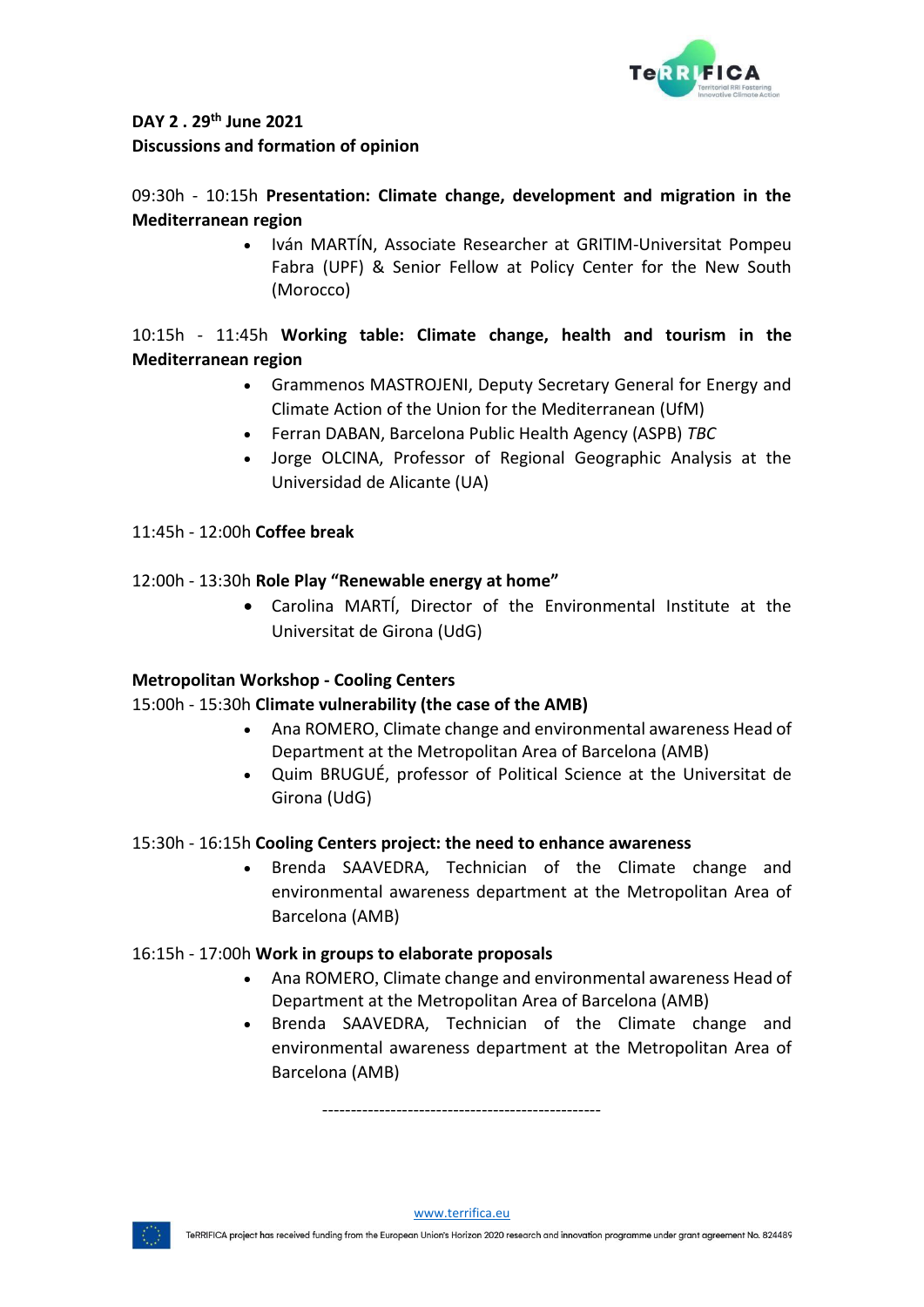

# **DAY 3. 30th June 2021 Co-working session**

#### 09:30h - 10:30h **"Building together"**

- Ismael BLANCO, Director of the Institute of Government and Public Policy (IGOP) - Universitat Autònoma de Barcelona (UAB)
- Quim BRUGUÉ, Professor of Political Science at the Universitat de Girona (UdG)

11:00h - 11:30h **Crowd-mapping: a tool for citizen involvement in climate change** 11:30h - 12:00h **Working groups I: identifying local climate change challenges** 12:00h - 13:00h **Working groups II: defining citizen's solutions to climate change** 13:00h - 13:30h **Conclusions**

-------------------------------------------------

# **TeRRIFICA project**

The EU funded project TeRRIFICA (Territorial Responsible Research and Innovation Fostering Innovative Climate Action) aims to influence climate change mitigation and adaptation policies and foster competence for climate change adaptation and mitigation in six European regions with a specific focus on Responsible Research and Innovation and the co-creation of knowledge.

In a trans-disciplinary partnership, TeRRIFICA involves six European countries, bringing together three research institutions, three non-profit organizations, one public association of universities and one public institution for science promotion. TeRRIFICA is led by WILA Bonn (Bonn, Germany) and the TeRRIFICA consortium is composted by the Rhine-Waal University (Kleve, Germany), the Education for Sustainable Development Association (Minsk, Belarus), the Center for the Promotion of Science (Belgrade, Serbia), the University of Vechta (Germany), the Adam Mickiewicz University (Poznan, Poland), Sciences Citoyennes (Paris, France) and the Catalan Association of Public Universities (Barcelona, Spain). The project is funded by the Horizon2020 programme of the European Commission.

If you want to stay informed about TeRRIFICA, please visit www.terrifica.eu, subscribe to the project's newsletter and follow our Social Media channels:

- Facebook page: www.facebook.com/TeRRIFICA.eu
- Twitter account: @TeRRIFICA
- TeRRIFICA Community of Practice group on LinkedIn: www.linkedin.com/groups/13724546/

#### TeRRIFICA resources:

- ➢ Case Studies Report
- ➢ Report on Institutional Framework
- ➢ Guide on Engagement and Co-creation